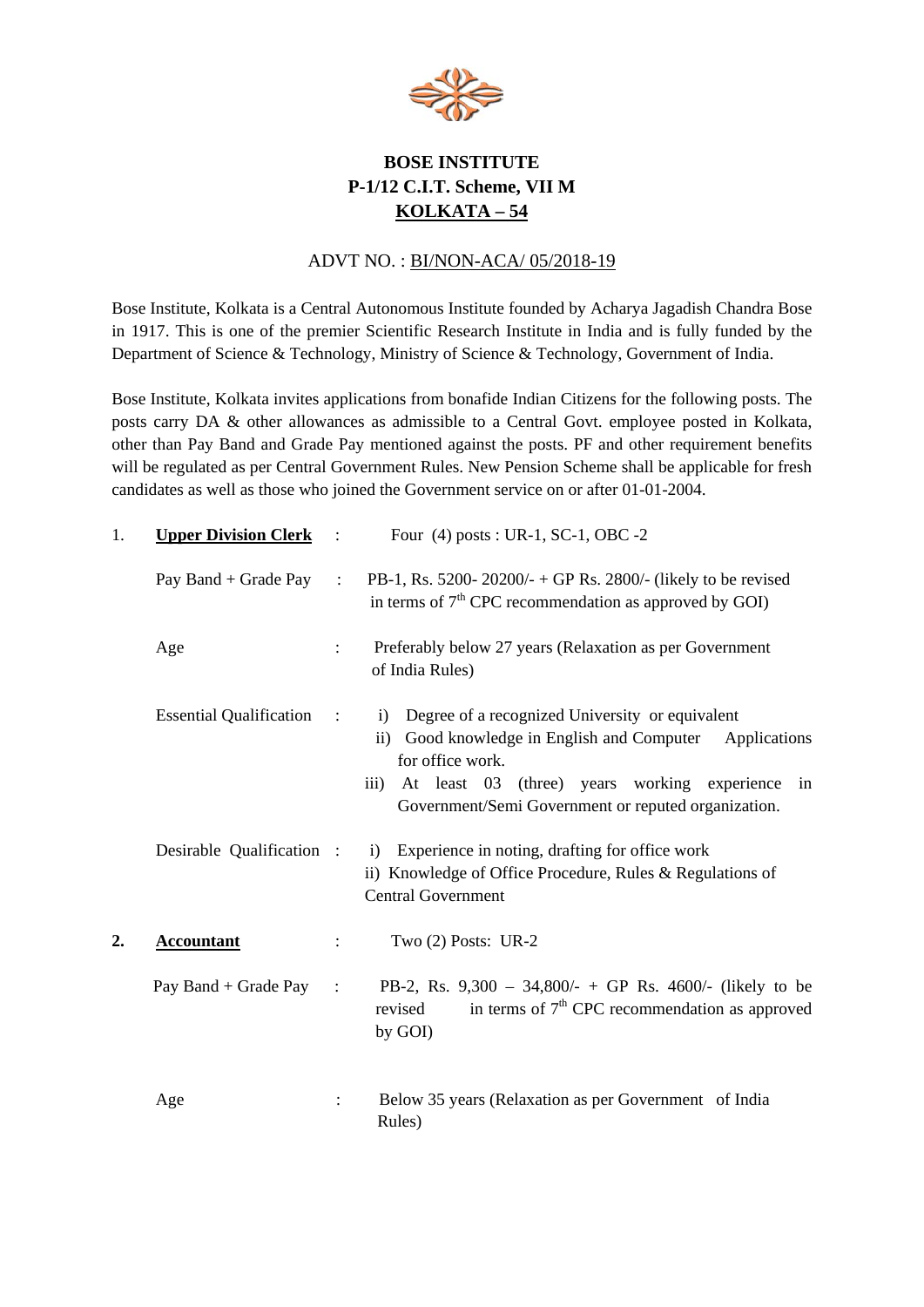|    | <b>Essential Qualification :</b> |                | i) Graduate of a recognized University or equivalent<br>Knowledge of Accounts/Budget, Income tax, pension etc.<br>$\mathbf{ii}$<br>Experience of cash and 07 years experience in Govt.<br>(iii)<br>Offices or reputed organization. |
|----|----------------------------------|----------------|-------------------------------------------------------------------------------------------------------------------------------------------------------------------------------------------------------------------------------------|
|    | Desirable Qualification:         |                | Diploma/Certificate in Accounts. Experience of work in<br>research/Scientific Organization.                                                                                                                                         |
| 3. | <b>Office Superintendent</b>     | $\ddot{\cdot}$ | One $(01)$ post : SC-1                                                                                                                                                                                                              |
|    | Pay Band + Grade Pay :           |                | PB-2, Rs. $9,300 - 34,800/ - + GP$ Rs. 4600/- (likely to be<br>revised in terms of $7th$ CPC recommendation as approved by<br>GOI)                                                                                                  |
|    | Age                              |                | Below 35 years (Relaxation as per Government of India<br>Rules)                                                                                                                                                                     |
|    | <b>Essential Qualification</b>   | $\cdot$ :      | i) Degree of a recognized University or equivalent<br>07 years experience in Govt. Offices or reputable<br>$\rm ii)$<br>organization in establishment and also of accounts/budget<br>work.                                          |
|    | Desirable Qualification          | $\sim$ :       | Knowledge of Fundamental & Supplementary Rules and<br>other Rules of Civil Administration. Experience in preparing<br>administrative reports.                                                                                       |

## INSTRUCTION OF CANDIDATES:

- 1. Up-to-date curriculum vitae of the applicant should be submitted as an attachment ( as pdf file only) with the online application form so as to reach by 14:00 hrs. IST on **31/05/2018**.
- 2. Only applications received online will be processed. Candidate should send the hard copy of the online application (with applicant's code which will be generated only after submitting the application) along with self attested copies of all certificates and testimonials to the Office of the Registrar, Bose Institute, P-1/12, CIT Scheme VII-M, Kolkata – 700 054, so as to reach **by 07/06/2018** till 15:00 hrs.(IST).
- 3. The System will not accept any application after 14:00 hrs. IST on 31/05/2018.
- 4. Copies of Certificates/Testimonials need not to be attached at this stage with the online application.
- 5. Eligibility criteria including the upper age limit will be reckoned on the last date of submission of application, i.e., on 31/05/2018.
- 6. The Institute reserves the right to hold written test followed by interview or only interview, the procedure of which will be intimated later on.
- 7. The prescribed essential qualifications are the minimum and mere possession of the same does not entitle a candidate to be called for interview. In the event of number of